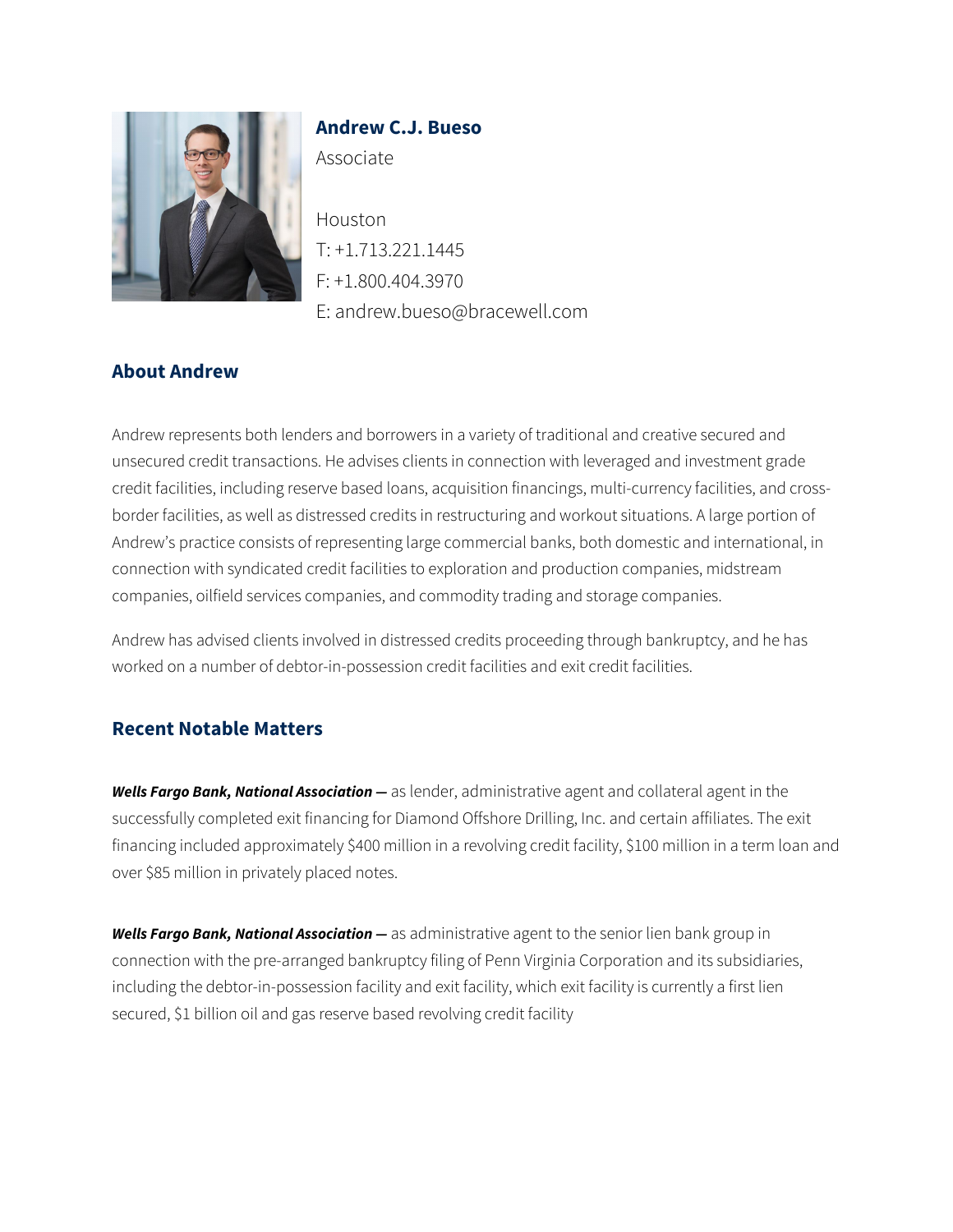*Macquarie Bank Limited —* as administrative agent in connection with the documentation and restructuring of 1<sup>st</sup> and 2<sup>nd</sup> lien cross-collateralized facilities to a privately held agricultural commodities company, including a revolving credit facility, hedging facility, and inventory repurchase facility

**Sysco Corporation** - as borrower in its multi-currency \$2 billion unsecured revolving credit facility

Multinational investment bank and financial services company — as administrative agent in a \$225 million secured revolving credit facility consisting of a cash flow revolving tranche and an asset-based revolving tranche, to a privately held oil and gas commodities trading and storage company, secured by substantially all assets including an oil and gas storage facility

*Multinational investment bank and financial services company — as administrative agent in a \$750 million* secured revolving reserve based loan to a private equity-backed exploration and production company to finance the acquisition of oil and gas properties in New Mexico and Texas

*Multinational investment bank and financial services company — as administrative agent in a \$1 billion* secured revolving reserve based loan to a private equity-backed exploration and production company to finance the acquisition of oil and gas properties in Wyoming

Multinational investment bank and financial services company — as administrative agent in a \$385 million secured revolving credit facility to USD Partners LP, secured by substantially all assets including rail and terminaling facilities in Canada, Oklahoma, and Wyoming

*Multinational investment bank and financial services company — as administrative agent in a \$500 million* secured revolving credit facility to a private equity-backed midstream company, secured by substantially all assets including gathering, processing, and pipeline assets in Wyoming

*Multinational investment bank and financial services company — as administrative agent in a \$200 million* secured revolving credit facility to a private equity-backed midstream company, secured by substantially all assets including gathering, processing, and pipeline assets in Canada

*Wells Fargo Bank, National Association —* as administrative agent in a \$1.75 billion secured revolving credit facility to Tallgrass Energy Partners, LP